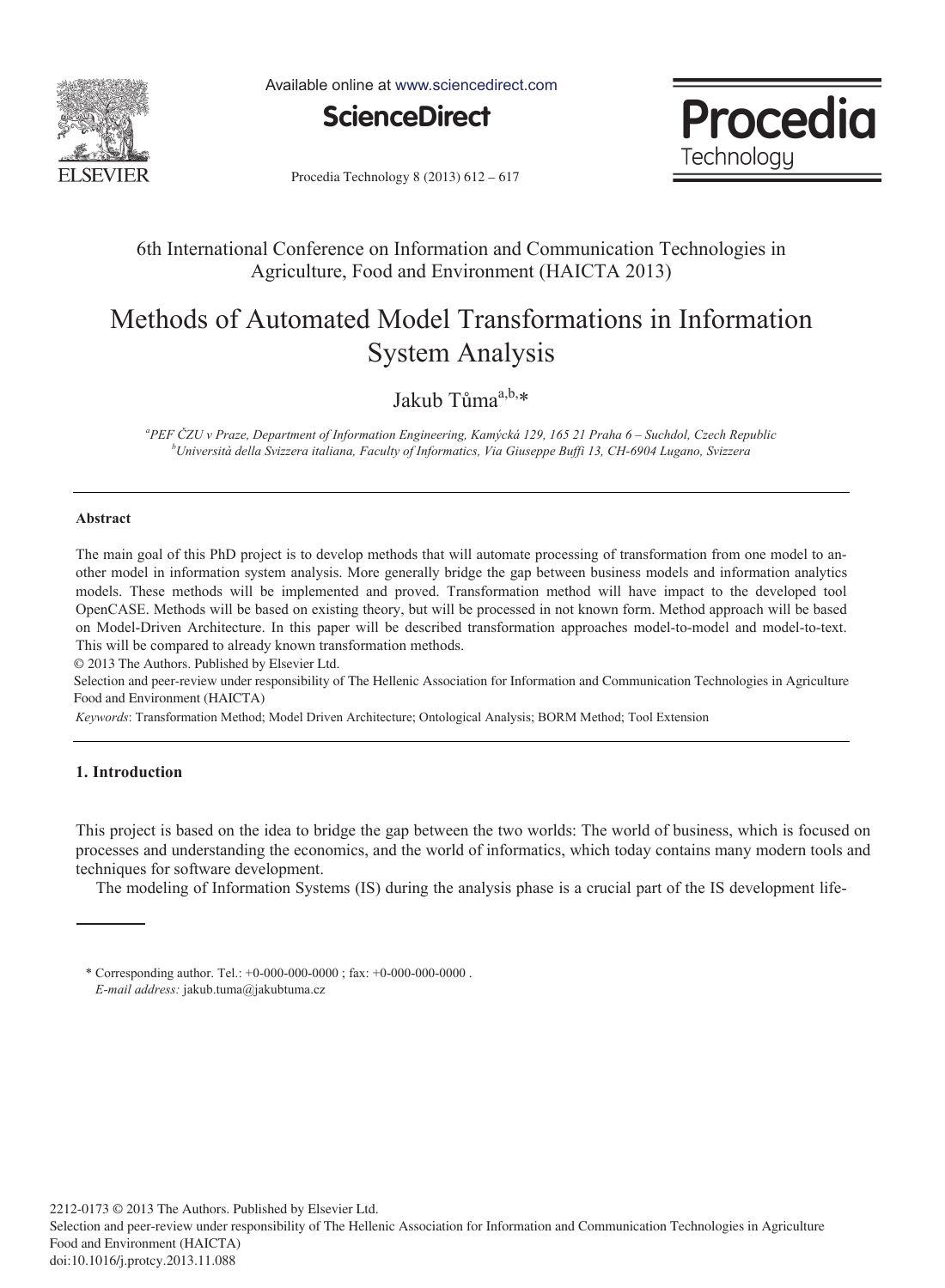cycle. In the analytic phase, processes are tracked and modeled [3].

Modeling based on Model-Driven Architecture has a lot advantages for example metamodel mapping to model [11] and strong background of OMG [1]. The Model-Driven Architecture (MDA) [6] is an initiative by the Object Management Group (OMG) [1] to define an approach to software development based on modeling and automated mapping of models to implementations. The basic MDA pattern involves defining a platform-independent model (PIM) and its automated mapping to one or more platform-specific models (PSMs) [12].

This paper contains clearly formulation of the research question in this section 1 in subsection 1.2. Identifying a significant problem in the field of research in subsection 1.1. Outlines the current status of the problem domain and related solutions 2. Describes the research methodology that is applied or planned in section 3. Presents clearly any preliminary ideas, the proposed approach and the results achieved so far and outlines the contributions of the applicants work to the problem domain in section 4. Highlights contributions uniqueness in section 5.

#### *1.1. Goal*

My research idea is to develop a method of transformation that will cover the gap between business modeling and software modeling.

The objective of this PhD research project is a methodological framework to support an engineering approach to the development of IS (Information Systems) and more specifically model transformation in the analysis and design phases of IS development. The outputs will be verified using the prototype of a tool, which will perform this transformation.

### *1.2. Research Questions*

Methods of transformation that will connect over gap between business modeling and software modeling. We can use techniques from graph theory and automata theory (FSM - finite state machine) to connect over gap between business modeling and software modeling. If we have model based on FSM we can use it for simulation and transformation to another model. This graph-based approach or FSM-based approach is objective to connect business modeling and software modeling.

- Explain how to transform business models like BPMN, BORM [5] or UML state, activity diagram to FSM based model.
- Explain how to transform business models like BORM to UML models like activity or state diagram and backwards.

#### **2. Problem Background**

Modeling and model transformations are parts of the analysis phase of the IS development. Business Process Model Notation (BPMN) – [9] and also Business Object Relation Modeling (BORM) [3, 5], are an inseparable parts of the IS development analysis phase. This approach is applied for all platforms (desktop, mobile and web applications). Nowadays, tools that support and perform transformations are requested, for example in [8]. The importance of transformation tools is explained in [10].

The Ontology-Centered Modeling [15] generally means to deal with terms and their relations. A more thorough introduction to ontologies and their relation to conceptual modeling and the BORM methodology may be found in our original paper [14]. Generally there are two main categories model to model and model to code, in case can be code subset of model and we can merge these two categories into one category model to model. Classification categories of model transformation approaches are [12]:

- direct manipulation
- relational
- graph-transformation-based
- structure driven
- hybrid